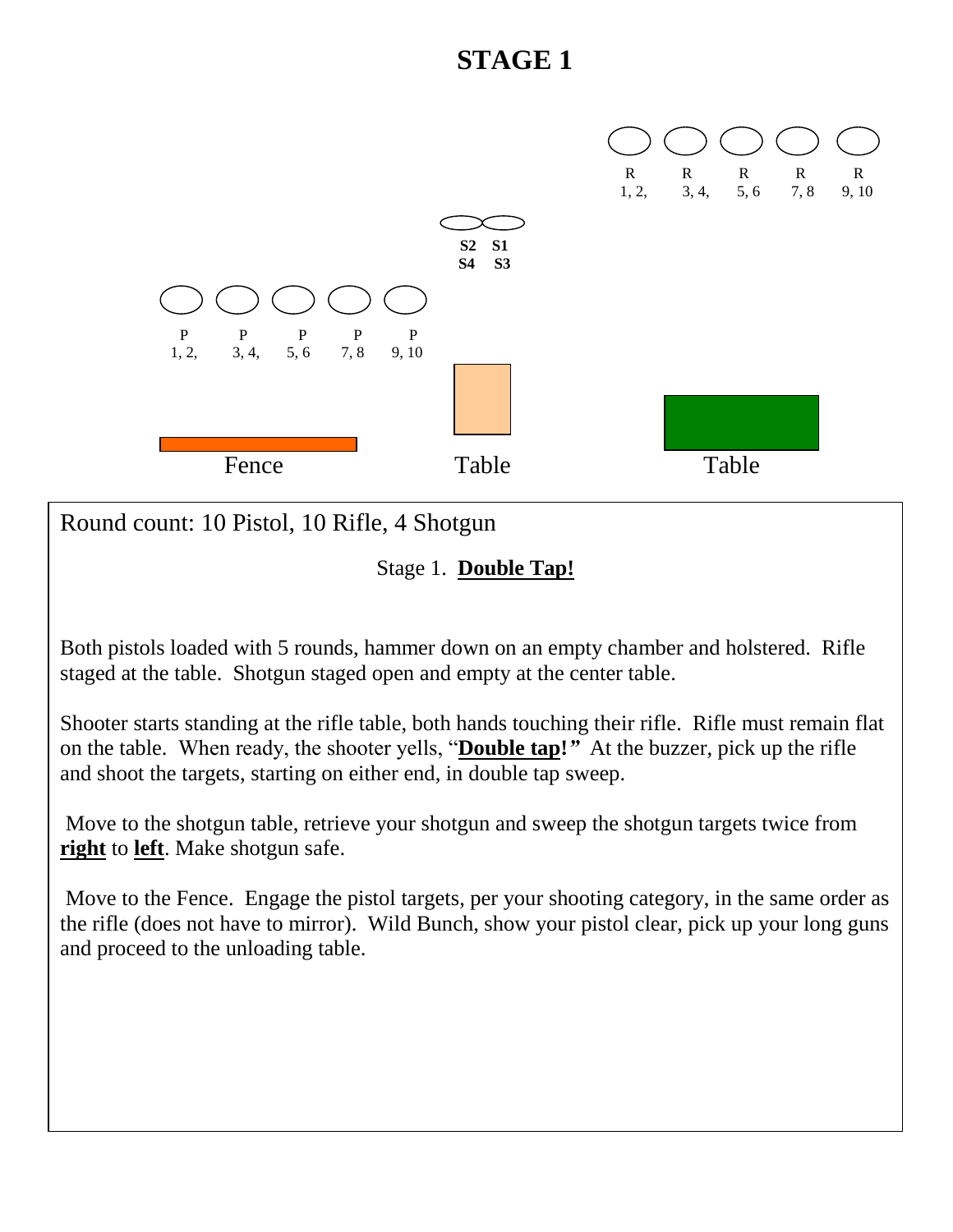

Round count: 10 Pistol, 10 Rifle, 4 Shotgun

#### Stage 2. **Here They Come!**

Both pistols loaded with 5 rounds, hammer down on an empty chamber and holstered. Rifle staged on the table. Shotgun staged open and empty at the center table.

Shooter starts standing at the center table. When ready, the shooter yells, "**Here They Come!***"* At the buzzer, sweep the shotgun targets twice from **right** to **left**.

Make shotgun safe.

From the rifle table, pick up the rifle and, from starting on either end, engage the targets by starting on either end in a 1, 2, 4, 2, 1 sweep. Make rifle safe.

Move to the Fence. Engage the pistol targets, per your shooting category, in the same order as the rifle. Wild Bunch, show your pistol clear, pick up your long guns and proceed to the unloading table.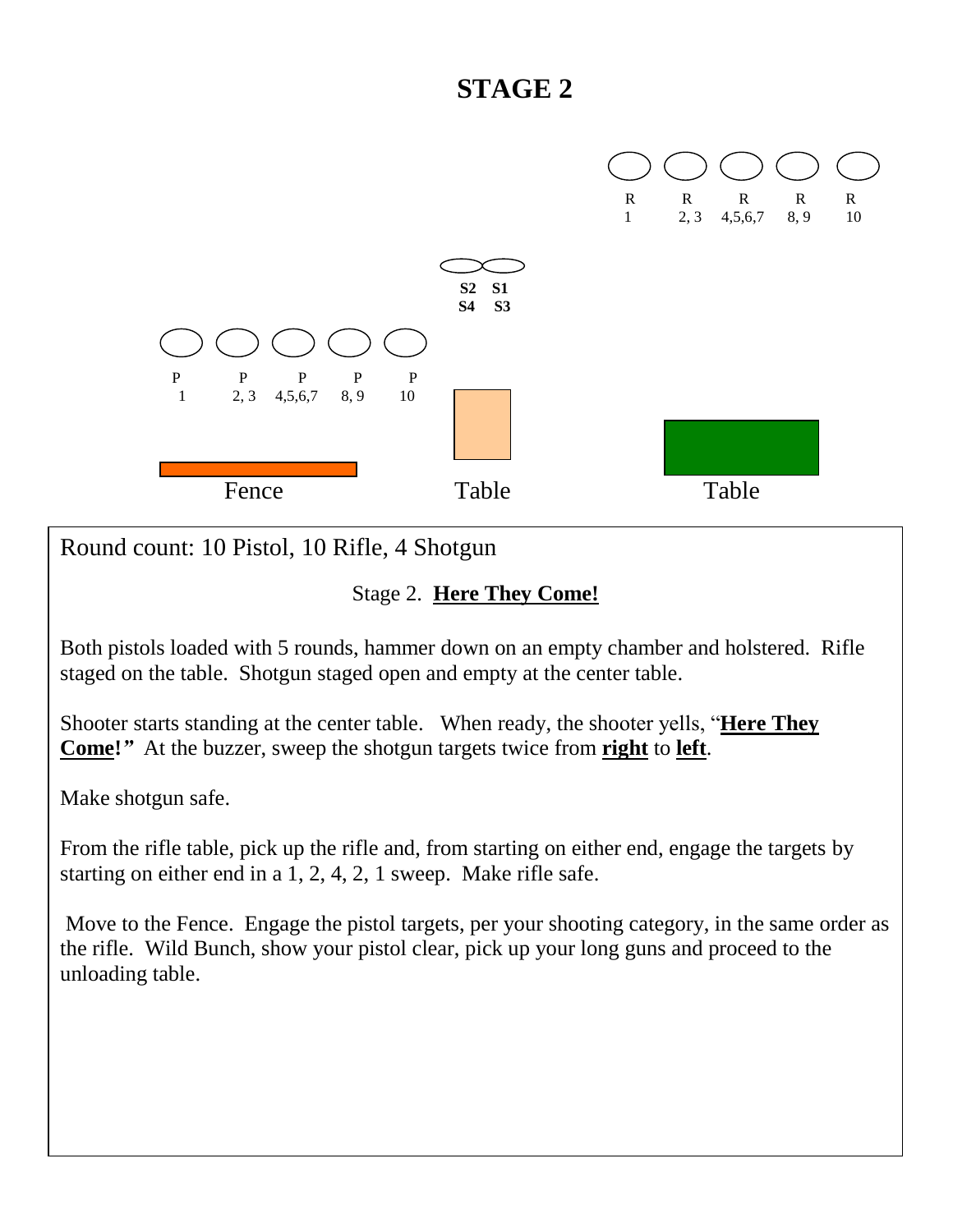

Round count: 10 Pistol, 10 Rifle, 4 Shotgun

#### Stage 3. **I'm Your Huckleberry!**

Both pistols loaded with 5 rounds, hammer down on an empty chamber and holstered. Rifle staged on the table. Shotgun staged open and empty at the center table.

Shooter starts standing at the fence, per category with pistol(s) in hand (not cocked). When ready, the shooter yells, "**I'm Your Huckleberry!***"* At the buzzer engage the targets per your shooting category, by putting 3 rounds on an inside target and 2 rounds on an outside target, then repeat with the other targets. Wild Bunch, place your open and empty pistol on the table provided.

Move to the shotgun table, retrieve your shotgun and sweep the shotgun targets twice from **right** to **left**. Make shotgun safe.

From the rifle table, engage the rifle targets, in the same order as the pistols.

Pick up your long guns and proceed to the unloading table.